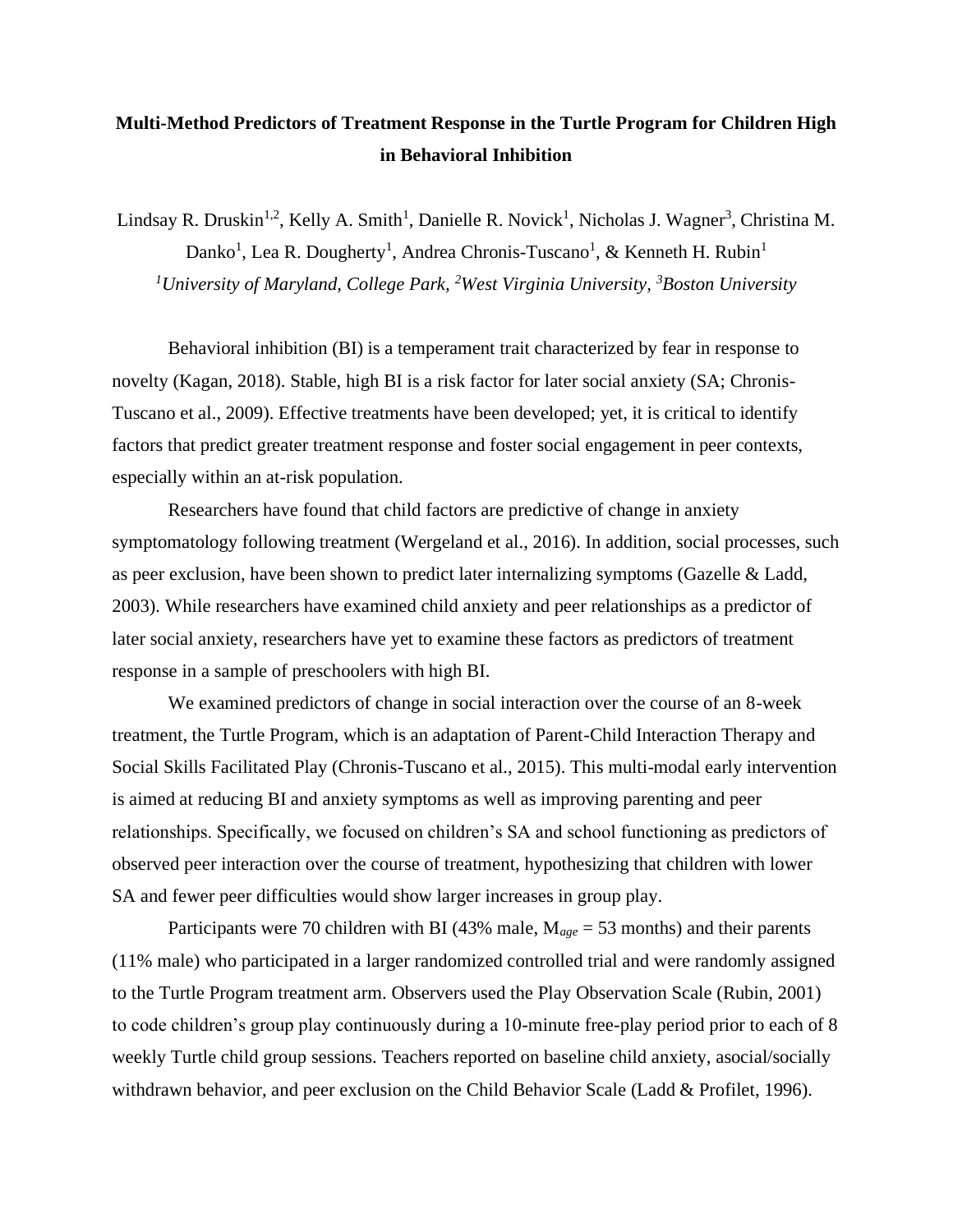Child SA clinician severity ratings were assigned using the Anxiety Disorders Interview Schedule for DSM-5 administered to parents at baseline.

A linear latent growth model fit the group play data well (CFI =  $1.00$ , RMSEA =  $.00$ , SRMR = 0.058) and revealed that on average, children increased in group play over the course of Turtle (slope  $= 0.047$ ,  $p < .001$ ). Baseline SA was negatively related to the slope of group play (*B*)  $= -0.025$ ,  $p = .001$ ), suggesting that children with lower initial SA symptoms increased their group play more. Teacher-rated anxiety ( $B = -0.051$ ,  $p = .026$ ), asocial behavior ( $B = -0.049$ ,  $p =$ .019), and peer exclusion ( $B = -0.076$ ,  $p = .044$ ) were negatively related to the slope of group play, such that less anxious, asocial, and excluded children increased their group play more.

These findings suggest that the treatment was associated with the greatest increases in peer interaction for children low in baseline anxiety and peer difficulties. These findings can inform the tailoring of interventions to the needs of children with these characteristics and highlight the utility of observations in evaluating and improving intervention programs.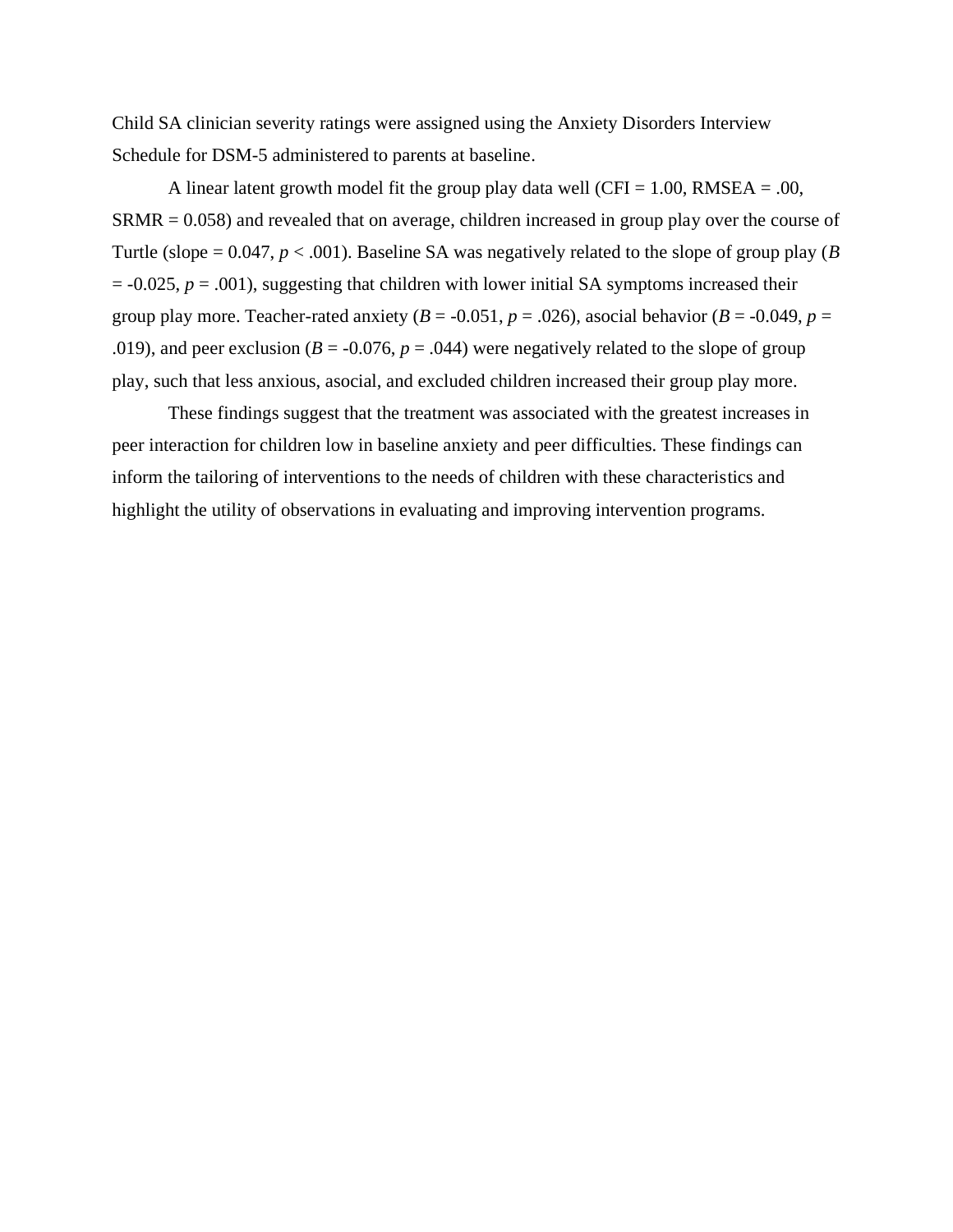